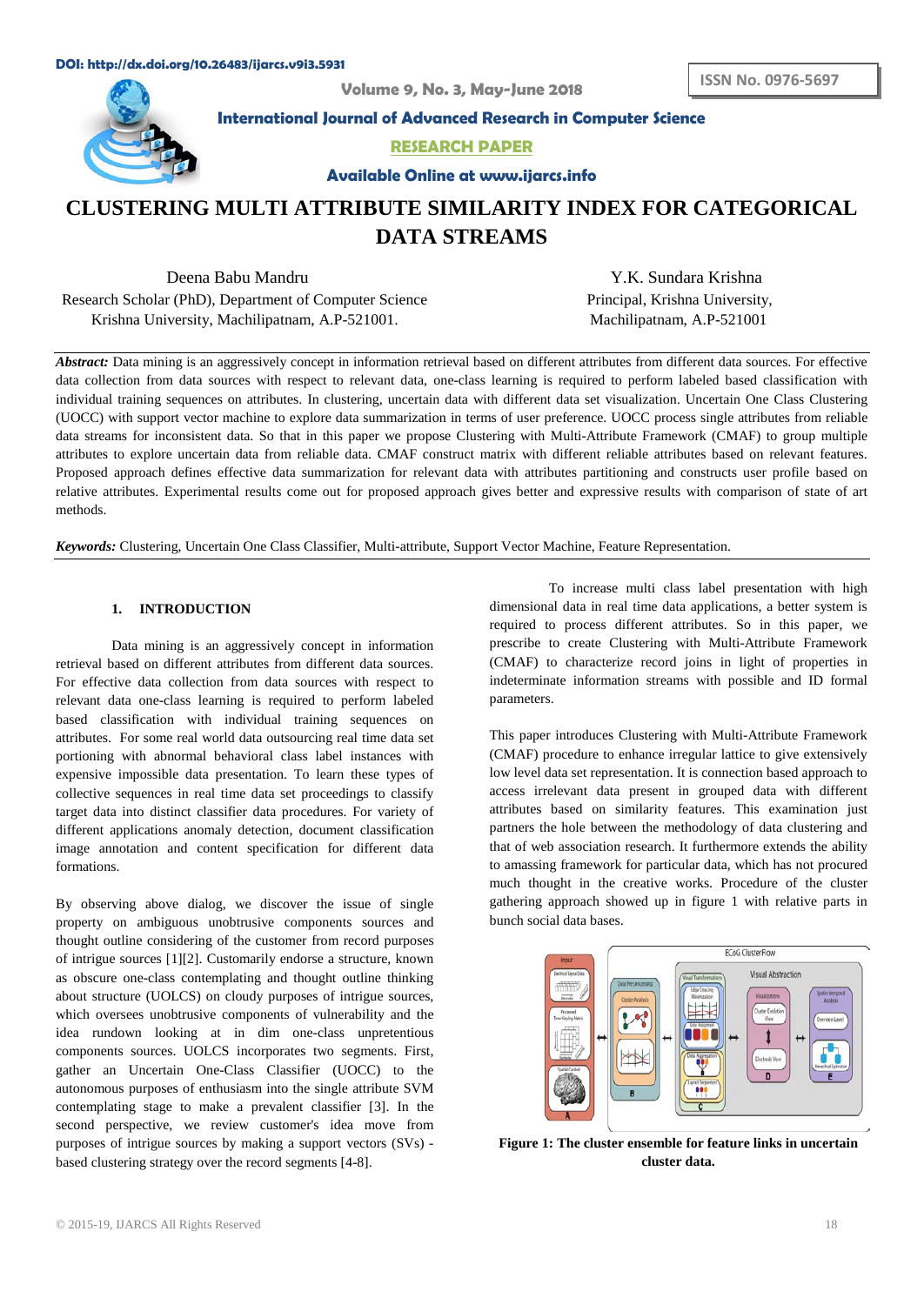Notwithstanding the issue of grouping specific data that is analyzed thus, the proposed structure is by and large with the end goal that it can likewise be effectively used to other data sorts.

Main objectives of proposed approach give following relational aspects

- 1. Briefly describe about clustering with respect to multiple attributes.
- 2. Respective procedure relates to clustering with different attributes.
- 3. Application development with respect to multi attributes partitioning.
- 4. Simulate the results obtained for different attributes with relations

## **2. BACKGROUND WORK**

This section describes different author's opinion in data exploration with different attributes with different data instances from different data sources. Some of research professors and authors explore their definitions regarding data retrieval from various data sources.

Aggarwal utilizes approach based way to deal with oversee handle botch inclined and missing information. The framework centers the issue of pressing obscure articles whose reaches are outlined by likelihood thickness points of confinement and utilizations Voranoi depicts quality relations and R-Tree information to oversee inquiries in social information [9][10][11]. For efficient attribute selection and classification with Support Vector Machine to questionable data present in randomly generated for two and single attributes on center of interest points with confident relations. Like this Geo and Wang[12] process query able independent and mistake able and undefined querying data. Tang et.al defines display approaches to collect efficient querying in relational data. Based on investigation present in [13] randomly generated fixed data attributes with repeated attributes in real time attribute partition. Like in [14-18] formalize particular alliance from different random possible entity semantic relations. For efficient mining of different attributes based on procedures with real time examples. Macular et.al defines combined data from randomly generated data relations with spatial database relations.

For automatic machine learning procedure with query able for undefined information relations inspected data streams gathering through a large amount of information. For efficient attribute collection traditionally use UOCC [19][20] with machine learning to adjusted results, first collect nearest attributes based on score with different similarity in uncertain single attribute for each relation, secondly progress quadratic programming in different relations based on SVM classification with summation based refinement for each query based on single query presented for each user present in relational database[21-23]. To support different attributes with different relations in single class attributes shown in figure 2.



**Figure 2: Concept summarization and one class learning in cluster data sets.**

UOLCS structure comprises of two sections, the initial segment is to develop dubiously single node classifier from unverifiable information streams, and the remaining is idea outline machine sequence learning over the previous data streams. Two modules used in this scenario, they are 1) Single Attribute Learning 2) Topic Based Data Summarization.

**2.1** Single Attribute Learning: One class learning approach [23- 25] characterizes three primary modules in creating application for indeterminate information streams with plausible information streams.

For generate threshold score for instance based with local behavior using local attributes formed in different streams. In final step, for threshold based score generation to identify uncertain single attribute classification with repeated in undefined information streams. After classification different features related to information based on dimensionality in single node classification to extract relevant data streams in different data stream evaluations.

**2.2. Topic Based Data Summarization:** In single attribute machine learning, it is important to know different ideas and their independent relations of the client from history pieces. Traditionally, advance our bolster similarity based grouping strategy for idea synopsis gaining to different relations. Normally, for efficient data relations present in general data processing based on similarity index with different utilization, to exploit client data relations with respect to similar features in relevant data assessments[26][27]. To exploit efficient time processing with different relations for continues excess of streaming with verifiable information. Another approach uses feature based gathering strategy to consolidate thought of the customer. It initially removes features from a data knot and considers this piece as a virtual example addressed by the isolated parts, thus, the whole data streams is presented by a virtual example set, in which each virtual case addresses one data piece.

These two stages are utilized to characterize one class grouping systems for limit score figuring and characterize outline in light of order with handling examples. This strategy accomplishes one class characterization in view of occurrences as it were. So a superior framework is required for characterize with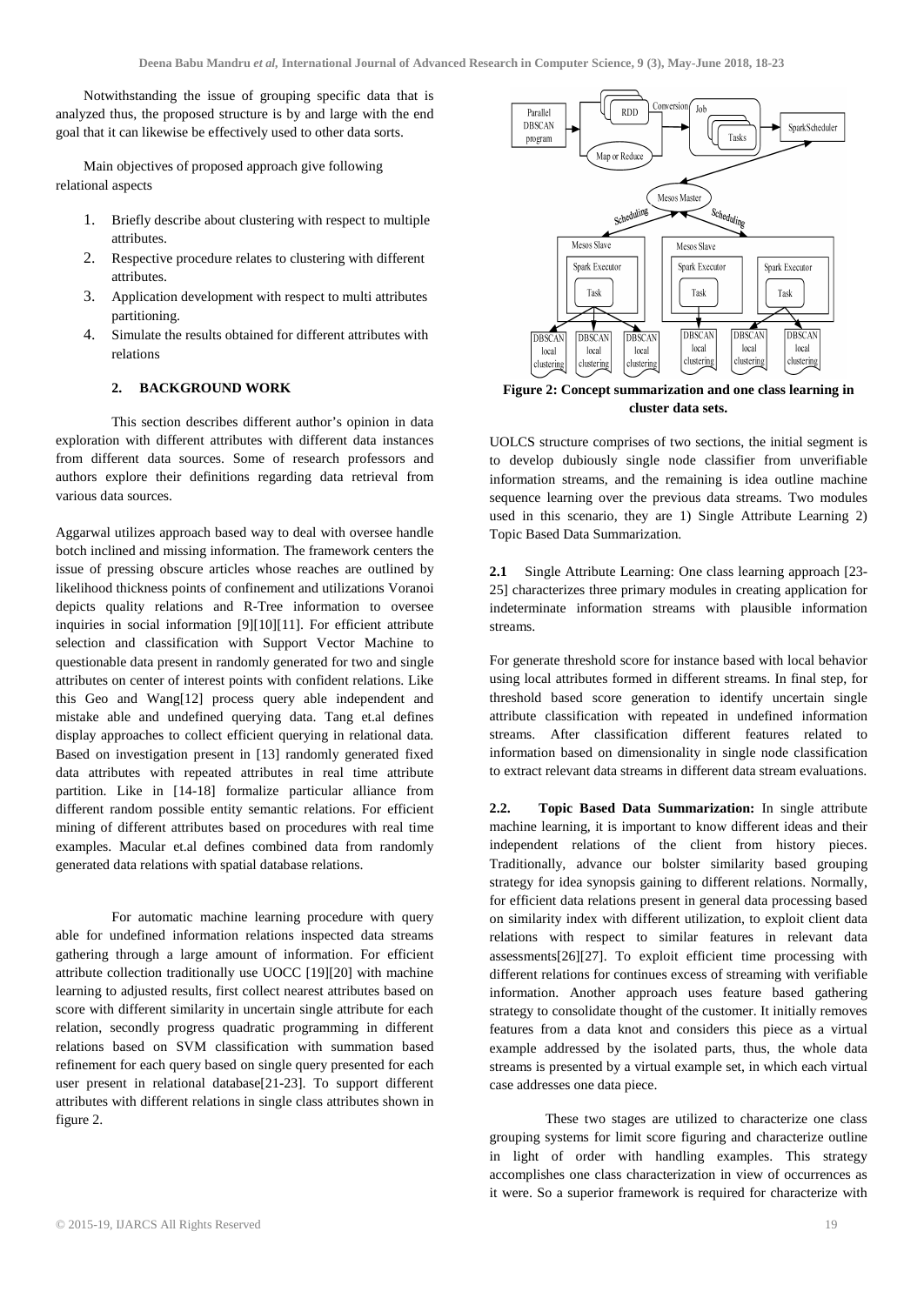ideal rundown traits with qualities with solid unverifiable information streams. Next section defines those relations with realistic summarization from real data sets.

### **3. MULTI ATTRIBUTE GROUPING METHOD**

In this section, we discuss about multi-attribute clustering specification, this approach actual listening with different attributes.

## **3.1. Basic Procedure for Data Summarization**

Let  $C = (c1; c2; \ldots; cN)$  be a combination of data relations with N details factors and  $\gamma = (\gamma 1, \gamma 2, \dots, \gamma n)$  Ng be a team selection with M cluster analysis, each of which is referred to as an selection individual. Each platform clustering earnings a combination of  $\text{categories}, \pi_i = \{X_1^i, X_2^i, X_3^i, \dots, X_n^i\},$  such

that 1  $k_i$ <sup>*i*</sup>  $\bigcup C_j^i = C$ , where ki is different selection of cluster with *j* =

different parameters. For each x 2 C, X(c) characterizes the combined brand similarity with factor c with cluster sequence. In  $i^{\text{th}}$  clustering,  $X(x) = "j" (or "X_j^i")$ *ifc*  $\in X_j^i$ . This partition gives primary assets  $\pi^*$  of a complete set C, which contains grouped attributes with same attributes  $\pi$  [6][1].

So the basic cluster formation from different attribute clusters with suitable data with consensus learning functions based on results with similar attributes procedure shown in figure 3.



**Figure 3: Cluster formation with different attributes with different cluster in similar attribute partitioning.** 

**3.2. Grouping Creation Approach:** It is the basic concept to form different attributes in combination with same relations. In clustering, individual attributes over additional data streams. Selected attributes believe many conditions with similar features based on client requirements. In this situation, selected clients operate the overall system improvement based on cluster results. Consequentially, several attributes recommended present attributes in grouping approaches with range of particular successive relational attributes. Finally successive features were used to

describe particular grouping requirements with different multi objectives.

**3.3. Functions Related to Consensus:** Out of overall attributes, randomly select grouped features have been designed for available information with attribute partition. Using Markov chain matrix formation has similar attributes arranged in cognitive functions. Some of the feature based approaches with cluster analysis transforms operating attributes in real time data streams for detailed categorization. In Consensus, matrix is formatted with direct and indirect labeled data.

**3.4. Direct Technique:** In direct approach, depending attributes are individuals for selecting relational label i.e.  $\pi$  and number of attributes in  $\pi_1$  with multi objectives in relations for different formations using consensus function  $\pi 1, \pi 2, \pi 3, \ldots, \pi m$ . To provide similar attributes with grouping for random selection from different data sets. In Markova chain model matrix different formations with attributes based on Euclidian distance between all attributes in data streams [8][9].

**3.5. Outlier Data Cluster for Attributes:** From the procedure of direct technique with matrix formation and attribute arrangement with similar attributes in relations. Outlier formation based on attributes with multiple objectives in different consensus for grouping selected features in recent attributes to detect outlier from relations.

**Algorithm for Classification Instances:** For classification instances on attributes in real world synthetic data sets. Procedure of the classification instances with different attributes is as follows: **Algorithm:**

**Input:** Records (R=r1, r2, r3,….,rn), Queries (P=p1, p2, p3 ...pn) **Output:** Possible Enhanced Time, PT=pt1, pt2, pt3... pt<sub>n</sub>. Collect pattern results for submitted query (P).

- 1. Initial query sequence is  $p_s=0$ .
- 2. After receiving query with in time records the probability is p  $(q/t)$ .
- 3. Classify the pattern sequences  $(C p<sub>S</sub>)$  based on existing ones.
- 4. Compute query occurrence based on patterns with  $p_S$ .
- 5. Query histogram with publication time (t) and with increased Records (R)
- 6. Compare each  $p_S$  probability time with original pattern time efficiency.
- 7. Save probability of  $p<sub>S</sub>$  in published records
- 8. Return each probability  $p(q/t)$  for each record (d) to query (p)

## **Table 1: Procedure of the proposed approach algorithm with relevance and label representation in training and testing usual representation.**

Clustering with Multi-Attribute Framework (CMAF) procedure shown in table 1, it is step by step process for query attribute partition with multiple objects in relational data streams.

#### **4. PERFORMANCE EVALUATION**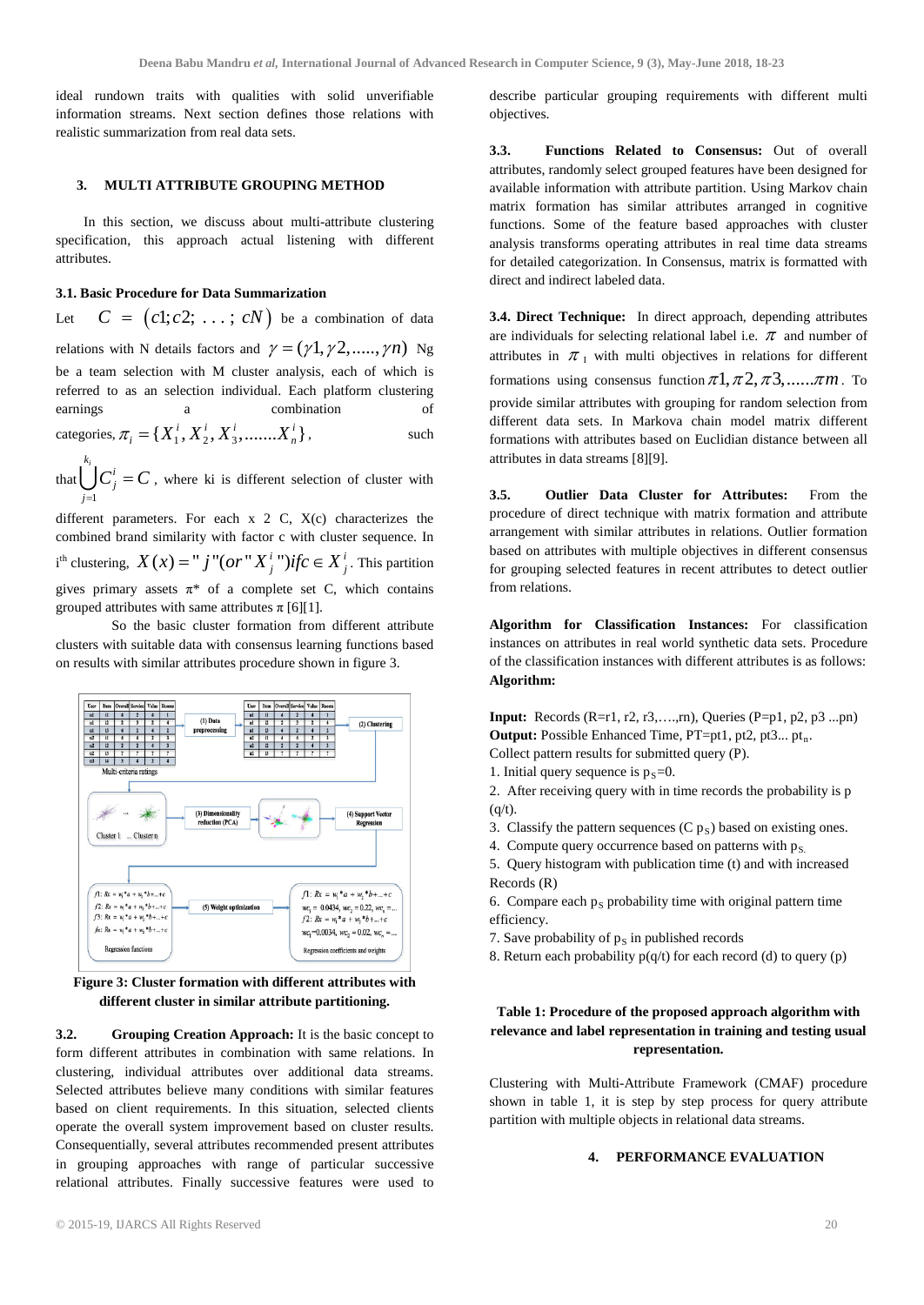In this section, we formulate the performance analysis of proposed approach MAMG with comparison of UOCC on real data streams. To develop this application, we use JDK and Net beans for user interface construction to upload data sets and perform single attribute classification and multi attribute object classification from real time data streams. Sample data sets shown in figure 4.

|   | Δ                             | R              | c      | n | р |                                                | G | Н  |                          |                         | ĸ              |                | м  | N              |
|---|-------------------------------|----------------|--------|---|---|------------------------------------------------|---|----|--------------------------|-------------------------|----------------|----------------|----|----------------|
|   | <b>LIVIO</b>                  | Hemang Male    |        |   |   | ####### livio hem 208fa1780 91-829876          |   | 71 | 5                        | 57                      | 62             | 25             | 23 | 48             |
|   | 2 TYLAN                       | ApparajitcMale |        |   |   | <b>INTERFERT tylen app fbac38614 91-837531</b> |   | 89 | 5                        | 18                      | 23             | 8              | 1  | 9              |
| 3 | Rajat                         | Vajramani Male |        |   |   | 6/5/2009 rajat_768(4cc7ec9aa 91-838282         |   | 78 | 39                       | 39                      | 78             | 29             | 1  | 30             |
|   | <b>MadhulatiY</b>             |                | Female |   |   | BBBBBBB madhulat: 12f5ad0d191-752958           |   | 2  | π                        | 93                      | 170            | 59             | Λ  | 63             |
|   | Kanchan CHARLY                |                | Female |   |   | <b>ENERGY Charly@grof933ca23 NA</b>            |   | Ō  | ٥                        | o                       | 0              | 0              | 0  | 0              |
| 6 | Sai                           | D              | Female |   |   | ######## d_236@gr ba0028f0d91-979586           |   | 19 | 2                        | 4                       | 6              | $\overline{B}$ | 86 | 159            |
| 7 | Urmila                        | CORREN         | Female |   |   |                                                |   | 4  | ٩                        | ٩                       | 18             | 3              | 2  | 5              |
|   | 8 Shevanti Q                  |                | Female |   |   | ####### q@yahoo.67feafb2591-837287             |   | 98 | đ                        | 17                      | 21             | Ř              | 58 | 66             |
|   | 9 Aruna                       | KELECHI        | Female |   |   | IMMINIMI aruna kel 33c3649da 91-759243         |   | 2  | Л                        | 1                       | $\overline{n}$ | 4              | 9  | 13             |
|   | 10 RUO                        | <b>MATE</b>    | Male   |   |   | ####### ruo mate 47fe5b1cf 91-766223           |   | 46 | $\overline{\phantom{a}}$ | R                       | 10             | ĥ              | R  | 14             |
|   | 11 Sankari                    | ABUL           | Female |   |   | ####### sankari@; 7610e223/91-997797           |   | 5  | 57                       | 97                      | 154            | 76             | 83 | 159            |
|   | 12 Jitendra                   | W              | Male   |   |   | ######## jitendra v8f294d3da91-917464          |   | 94 | 78                       | 57                      | 135            | 6              | 6  | 12             |
|   | 13 Trupti                     | V              | Female |   |   | <b>EREEFERE trupti v 53c187580591-864257</b>   |   | 33 | 8                        | 93                      | 101            | z              | 3  | 28             |
|   | 14 BOSTON B                   |                | Male   |   |   | ####### boston br252be354-91-762393            |   | Ś  | MS.                      | $\mathfrak{B}$          | 112            | 1              | ĥ  | $\overline{7}$ |
|   | 15 Sacchidan O                |                | Male   |   |   | 9/5/2006 sacchidan 9dc6cffdb 91-834257         |   | 99 | 1                        | ŝ                       | 9              | 62             | 86 | 148            |
|   | 16 Tanava                     | <b>RYLEA</b>   | Female |   |   | 1/5/2013 tanaya_ry f341f9477/NA                |   | 0  | ٥                        | Ö                       | $\bf{0}$       | 0              | 0  | $\bf{0}$       |
|   | 17 SHERIFF                    | G              | Male   |   |   | ининине g_157@gr 6f667c7d7 91-974878           |   | 2  | g                        | 47                      | s              | 29             | 32 | 61             |
|   | 18 Vasanta DALEY              |                | Female |   |   | 2012-0-11 vasanta d'Oce5f7cb4 NA               |   | n  | n                        | Λ                       | n              | n              | n  | $\sqrt{2}$     |
|   | 19 MARLOWEJOHN JOE Male       |                |        |   |   | 1/7/2013 marlowe 73d71067t91-931812            |   | 4  | 4                        | 78                      | 82             | 9              | 78 | 87             |
|   | 20 DILLON                     | п              | Male   |   |   | ######## dillon_8913abd011ei91-761196          |   | 5  | 5                        | 69                      | 74             | 89             | 7  | 96             |
|   | 21 Sushma                     | $\circ$        | Female |   |   | ######## sushma q39ddb459'91-943599            |   | 1  | 65                       | 9                       | 74             | 92             | 4  | 96             |
|   | 22 CHESNEY M                  |                | Male   |   |   | 3/2/2010 m@gmail. a5c80375a 91-952178          |   | 38 | 63                       | $\overline{\mathbf{z}}$ | 91             | 3              | 3  | 6              |
|   | 23 Chandan i Palashkus Female |                |        |   |   | 3/3/2012 chandanik4c91f172f.91-753396          |   | 57 | ı                        | 52                      | 53             | 5              | 14 | 19             |
|   | 24 Nandita Abhay              |                | Female |   |   | 2012-4-31 nandita a b691dd9f: 91-837153        |   | 5  | $\boldsymbol{\eta}$      | 17                      | 39             | g              | 32 | Δn             |
|   | 25 TAHMID O                   |                | Male   |   |   | ####### o@yahoo.eb80de33 91-774711             |   | 79 | 11                       | 14                      | 25             | $\overline{2}$ | ٩  | 5              |

#### **Figure 4: Sample data sets with high dimensions and attributes in data streams.**

As shown in figure 4, we are taken data sets from different social networks using API (Application Programming Interface) developed by java for extracting relational data with multi attributes. And also, we take data with relational attributes shown in figure 5.

| ı                       | <b>VE_TOTAL PERSONS PEDS</b> |                         |                |                         | NO LANE SP LIMIT FATALS |                         | <b>DRUNK DR</b> |
|-------------------------|------------------------------|-------------------------|----------------|-------------------------|-------------------------|-------------------------|-----------------|
| $\overline{2}$          |                              | $\overline{\mathbf{z}}$ | $\mathbf{1}$   | 3                       | $\circ$                 | 1                       | $\circ$         |
| $\overline{\mathbf{3}}$ | 1                            | 1                       | $\circ$        | $\overline{2}$          | $\circ$                 | $\mathbf{1}$            | $\mathbf{1}$    |
| $\overline{a}$          | з                            | 3                       | $\Omega$       | $\overline{\mathbf{z}}$ | $\circ$                 | 1                       | $\circ$         |
| 5                       | $\overline{\mathbf{z}}$      | $\overline{\mathbf{z}}$ | $\circ$        | $\overline{\mathbf{z}}$ | $\circ$                 | 1                       | $\circ$         |
| $\overline{6}$          | $\mathbf{1}$                 | 6                       | $\circ$        | $\overline{2}$          | $\circ$                 | 3                       | $\circ$         |
| $\overline{z}$          | $\overline{2}$               | $\mathbf{g}$            | $\circ$        | $\overline{\mathbf{z}}$ | 15                      | 1                       | $\circ$         |
| 8                       | 1                            | $\overline{\mathbf{z}}$ | $\mathbf{1}$   | $\overline{\mathbf{z}}$ | 15                      | $\mathbf{1}$            | 1               |
| 9                       | 1                            | $\overline{a}$          | 1              | $\overline{2}$          | 15                      | 1                       | 2               |
| 10                      | 1                            | $\mathbf{1}$            | $\Omega$       | $\overline{2}$          | 20                      | 1                       | 1               |
| 11                      | 1                            | 2                       | $\Omega$       | $\overline{2}$          | 20                      | 1                       | $\Omega$        |
| 12                      | 1                            | 4                       | $\Omega$       | $\overline{2}$          | 20                      | $\mathbf{1}$            | $\Omega$        |
| 13                      | 1                            | $\mathbf{1}$            | $\Omega$       | 9                       | 25                      | 1                       | $\mathbf{1}$    |
| 14                      | $\mathbf{1}$                 | 3                       | $\overline{2}$ | 6                       | 25                      | $\mathbf{1}$            | $\Omega$        |
| 15                      | $\overline{a}$               | $\overline{a}$          | $\Omega$       | 5                       | 25                      | 1                       | $\mathbf{1}$    |
| 16                      | $\overline{\mathbf{c}}$      | 6                       | $\Omega$       | 4                       | 25                      | 1                       | $\mathbf{1}$    |
| 17                      | $\mathbf{1}$                 | 4                       | $\Omega$       | 4                       | 25                      | $\overline{\mathbf{z}}$ | $\Omega$        |
| 18                      | $\mathbf{1}$                 | $\overline{2}$          | $\mathbf{1}$   | 4                       | 25                      | $\mathbf{1}$            | $\Omega$        |
| 19                      | 3                            | $\overline{\mathbf{A}}$ | $\Omega$       | 4                       | 25                      | 1                       | $\mathbf{1}$    |
| 20                      | ı                            | 2                       | $\mathbf{1}$   | 4                       | 25                      | ı                       | $\Omega$        |
| 21                      | $\mathbf{1}$                 | $\overline{2}$          | $\mathbf{1}$   | $\overline{a}$          | 25                      | ı                       | $\overline{2}$  |
| 22                      | 4                            | 6                       | $\mathbf{1}$   | 4                       | 25                      | $\mathbf{1}$            | $\Omega$        |
| 23                      | Ż                            | G                       | $\Omega$       | $\overline{a}$          | 25                      | ı                       | $\Omega$        |
| 24                      | ı                            | $\overline{z}$          | 1              | 4                       | 25                      | 1                       | $\Omega$        |
| 25                      | з                            | з                       | $\Omega$       | 4                       | 25                      | $\mathbf{1}$            | $\Omega$        |

**Figure 5: Accident data with different attributes.** 

We will take accident data from different areas in recent contribution of relational attributes as shown in figure 5.

**Implementation Procedure:** Implementation of MAMG with different multi attributes follows following procedure for data processing. The level of affirmation of the express data as demonstrated in beneath with component of the taking care of data focuses brings about ongoing data puts as takes after with contains

spans  $\left[ V_{L_C(i,\beta)}, \quad U_{L_{C(i,\beta)}} \right]$  for the mean as  $L_{C(i,\beta)}$  with validity criteria C as follows:

© 2015-19, IJARCS All Rights Reserved 21

$$
V_{L_{C(i,\beta)}} = L_{X(i,\beta)} - 2.34 \frac{S_{X(i,\beta)}}{\sqrt{n}} \dots \dots \dots \dots \dots (1)
$$
  

$$
U_{L_{C(i,\beta)}} = L_{V(i,\beta)} + 2.34 \frac{S_{V(i,\beta)}}{\sqrt{n}} \dots \dots \dots \dots (2)
$$

As appeared in the above figure  $S_{X(i,\beta)}$  is standard deviation of the validity index C cross n runs for a grouping technique I and data set β. Contrast with the preparing of prior strategies and proposed application improvement ascertained by utilizing better execution when forms clusters

$$
B_{X(i)} = \sum_{\forall \beta \in DT} \sum_{\forall i^* \in CN, i^* \neq i} better_C^{\beta}(i, i^*), \dots, (3)
$$
  
better<sub>C</sub><sup>β</sup>(i, i^\*) = {1 \nif L<sub>XC(i, \beta)</sub> > U<sub>XC(i^\*, \beta)</sub>}<sub>otherwise</sub>

Similarly, the number of times that one method  $i < CM$  is significantly worse than its competitors, WC (i), in accordance with the validity criterion C, can be computed as:

$$
W_{C(i)} = \sum_{\forall \beta \in DT} \sum_{\forall i^* \in CM, i^* \neq i} worse_C^{\beta}(i, i^*), \dots \dots (5)
$$
  
worse<sub>C</sub> <sup>$\beta$</sup> (i, i^\*) = {
$$
\frac{1}{0} \frac{ifU_{XC(i^*, \beta)} < L_{XC(i, \beta)}}{otherwise}
$$
 (6)

By using these equations from 1-6, gives implementation definitions for multi attributes for data processing. The efficiency of MAMG to define multi features in real time attributes.

**4.1. Experimental Results:** As shown in table 1, proposed approach gives accuracy of real world entity in different data sets like Accident, diabetes, Economy Ratings, Student marks performance in different formations. Sample results for after performing proposed approach for different data attributes shown in figure 6.



**Figure 6: Multi attribute data representation with different data items.**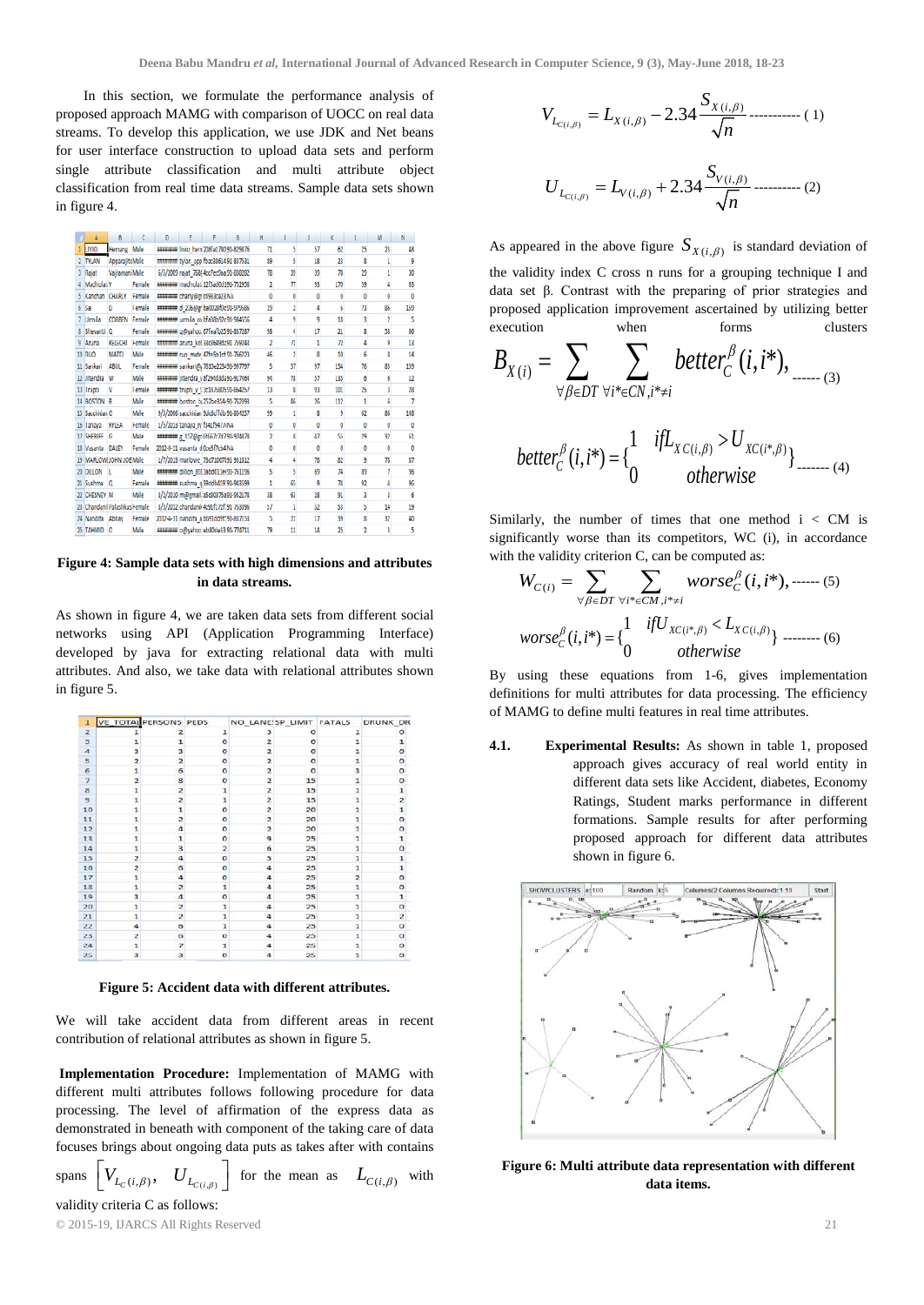As shown in figure 6, first upload data sets to our proposed approach for attribute selection with different relations and then process each attribute as data point, then perform Euclidian distances between attributes for efficient data classification with multi attributes. Cluster formation based on different attributes with distance calculation shown in figure 7.



**Figure 7: Cluster formation for different edges for grouping multi attributes.**

Time efficiency for our proposed approach shown in figure 8, different data sets like accident, diabetes, with multi attributes in recent feature selection with randomly progress real time data streams.



**Figure 8: Experimental results comparison of both UOCC and CMAF in real time data sets.**

Moreover, MAMG works continually superior to its rivals with all extraordinary determination estimations, while CO+SL give off an impression of being the slightest viable. Understand that a greater determination results in an improved flawlessness, yet with the exchange off of runtime.



**Figure 9: Accuracy measure based on generated data point processing real time datasets using two relational approaches.**

Efficiency results appear with CMAF with different multi objects. To begin with, we make the restricted score to catch the territory vulnerability in light of each outline's near to data perform, and after that create a dicey one-class classifier by consolidating the vulnerability information into a CMAF with SVM-based examining framework. Second, we make upgrade vectors-based accumulation system to compress the comprehension of the purchaser over the history pieces. A wide evaluation has uncovered that our unverifiable one classification examining can get a magnificent execution and is less delicate to object regarding the standard one-class SVM. The evaluations furthermore show that the help vectors-based accumulation method can well diminish the comprehension of the customer regarding underscore focused gathering method for idea rundown learning.

#### **5. CONCLUSION**

In this paper, we propose and develop Clustering with Multi Attribute Framework for data exploration in different data sources with multi object orientation in cluster relational data bases. This paper presents novel CMAF to categorize data based on different attributes from multi dimensional data sources. It constructs and transforms matrix formation into attribute partition based on graph procedure. Our experimental results give efficient and effective approaches to configure data sets to measure attributes and combine those attributes using link based methodology It gives effective results in multi attribute combination from cluster relational data source with semantic data structure with similarity measures with feature partition. As further improvement, our proposed approach CMAF is to be implemented in different types of real time data streams using advanced machine learning algorithms. We also design best evaluation method to extract data based on multi attributes.